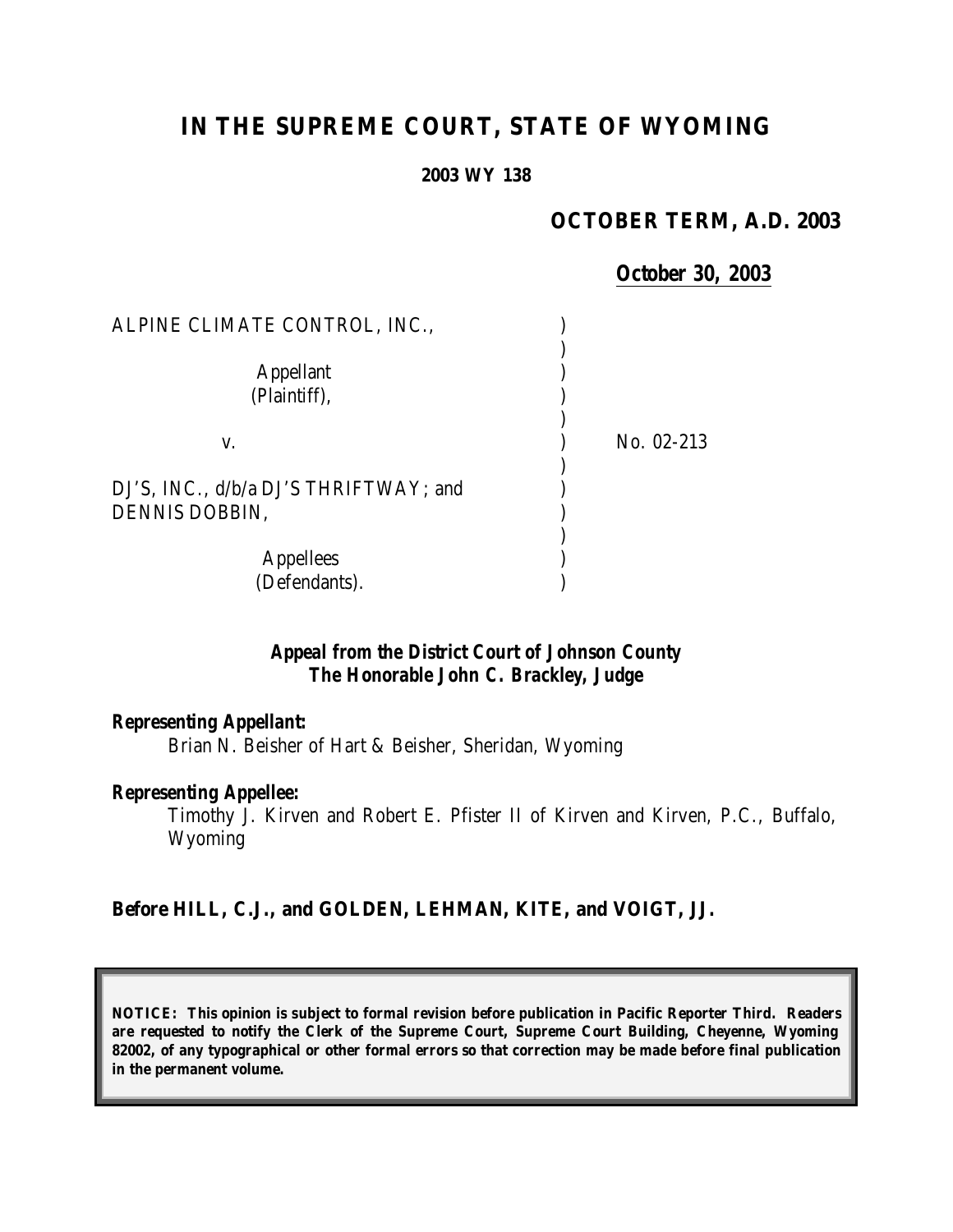**GOLDEN**, Justice.

[¶1] In this breach of contract action, Appellant Alpine Climate Control, Inc., appeals from a jury verdict for the Appellee DJ's Inc., contending that the trial court improperly refused to instruct the jury on its theory that DJ's had breached the contract by actions that had prevented complete performance. Alpine claimed that performance was prevented when DJ's would not permit Alpine to perform warranty work to correct deficiencies. After reviewing the evidence and the instructions as a whole, we find that Alpine has failed to show any prejudice from the trial court's failure because the evidence adduced at trial did not support giving the instruction.

[¶2] We affirm the order of judgment for DJ's.

### **ISSUES**

[¶3] Alpine presents the following issue for our review:

A. Did prejudicial error result from the District Court's refusal to give Appellant's proposed jury instruction regarding preventative performance?

DJ's presents two issues for our review:

A. Has Appellant failed to properly preserve its claim of prejudicial error by the District Court in refusing to give Appellant's proposed jury instruction?

B. Did the District Court properly refuse to give Appellant's proposed jury instruction regarding preventive performance of a contract where Appellant had completed its work and tendered its invoice?

# **FACTS**

[¶4] Alpine is a corporation based in Sheridan, Wyoming, with the primary purpose of installing and maintaining heating and cooling equipment. DJ's operates a retail grocery store known as DJ's Thriftway that is located in Buffalo, Wyoming. Alpine had performed service work for DJ's for a long period of time, and in October of 2000, the parties agreed that Alpine would install freezers and compressors at DJ's on a time and materials basis. Alpine's service manager had indicated that the cost of installation might be as low as \$15,000.00, but a written contract price was not set. Between October 24, 2000, and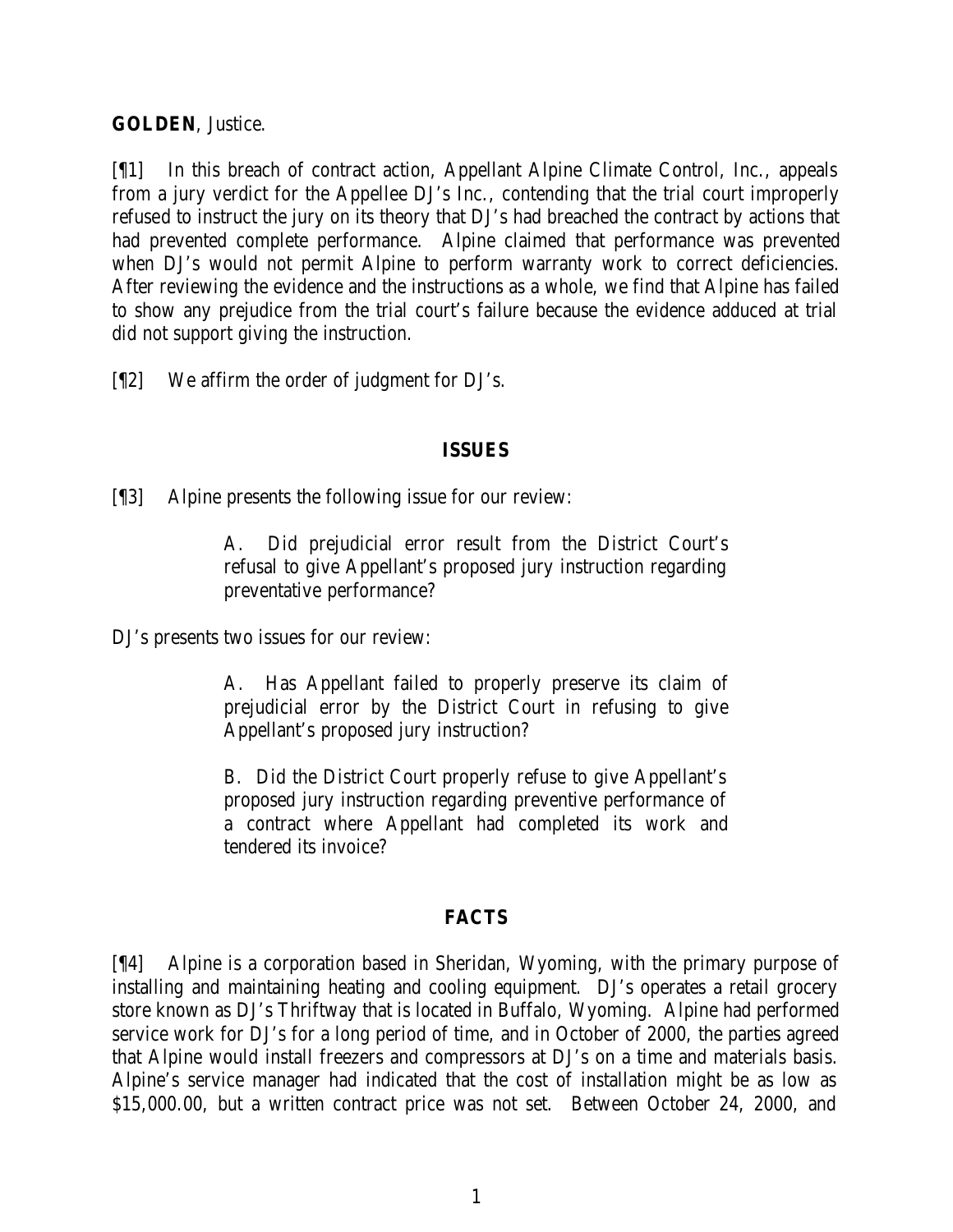December 28, 2000, Alpine was at the store on an almost daily basis, incurring 441.75 hours of labor for which it submitted an invoice in the amount of \$22,087.50. After materials and other services were included, Alpine billed DJ's for an amount totaling \$29,339.45.

[¶5] DJ's paid \$15,000.00 but refused to pay the remainder, and Alpine filed suit on June 22, 2001, for the unpaid balance. DJ's counterclaimed, and, at trial, the jury was instructed that DJ's contended that Alpine breached the contract and breached the warranty by failing to properly install the equipment. At trial, DJ's contended that Alpine had essentially completed installation the week after Thanksgiving, but was called numerous times to service the malfunctioning equipment during November and December. On December 25, 2000, the equipment failed completely, and although the record shows that Alpine returned for fifteen hours on December 27 and 28, DJ's contacted another company which discovered significant deficiencies with Alpine's work. Between December 26, 2000, and January 30, 2001, DJ's incurred expenses of over \$13,000.00 to have the other company correct those deficiencies so that the equipment operated properly.

[¶6] Alpine contended that it was ready, willing and able to perform warranty work and correct any problems with the equipment but that DJ's banned it from the premises, preventing it from performing the warranty work. Alpine requested a jury instruction regarding prevented complete performance that was refused by the trial court. The jury rendered a verdict for DJ's, and the trial court entered judgment against Alpine in the amount of \$9,347.77. This appeal followed.

# **DISCUSSION**

[¶7] Alpine contends that the trial court erred when it refused an instruction regarding its theory of the case. That instruction stated:

> Where one party to a contract prevents complete performance of the contract by the other party, the party preventing performance has breached the contract.

Alpine contends that it was prejudiced by the trial court's refusal because the jury found that it had breached the contract although DJ's refused to allow warranty work to correct problems with the system. DJ's contends that this issue was not preserved for review under the requirement of W.R.C.P.  $51(b)^1$  that Alpine objected to the refusal and provided

 <sup>1</sup>(b) *Further instructions; objections.* -- At the close of the evidence or at such earlier time during the trial as the court reasonably directs, any party may file written requests that the court instruct the jury on the law as set forth in the requests. The court shall inform counsel of its proposed action upon the requests prior to their arguments to the jury. Before the argument of the case to the jury has begun, the court shall give to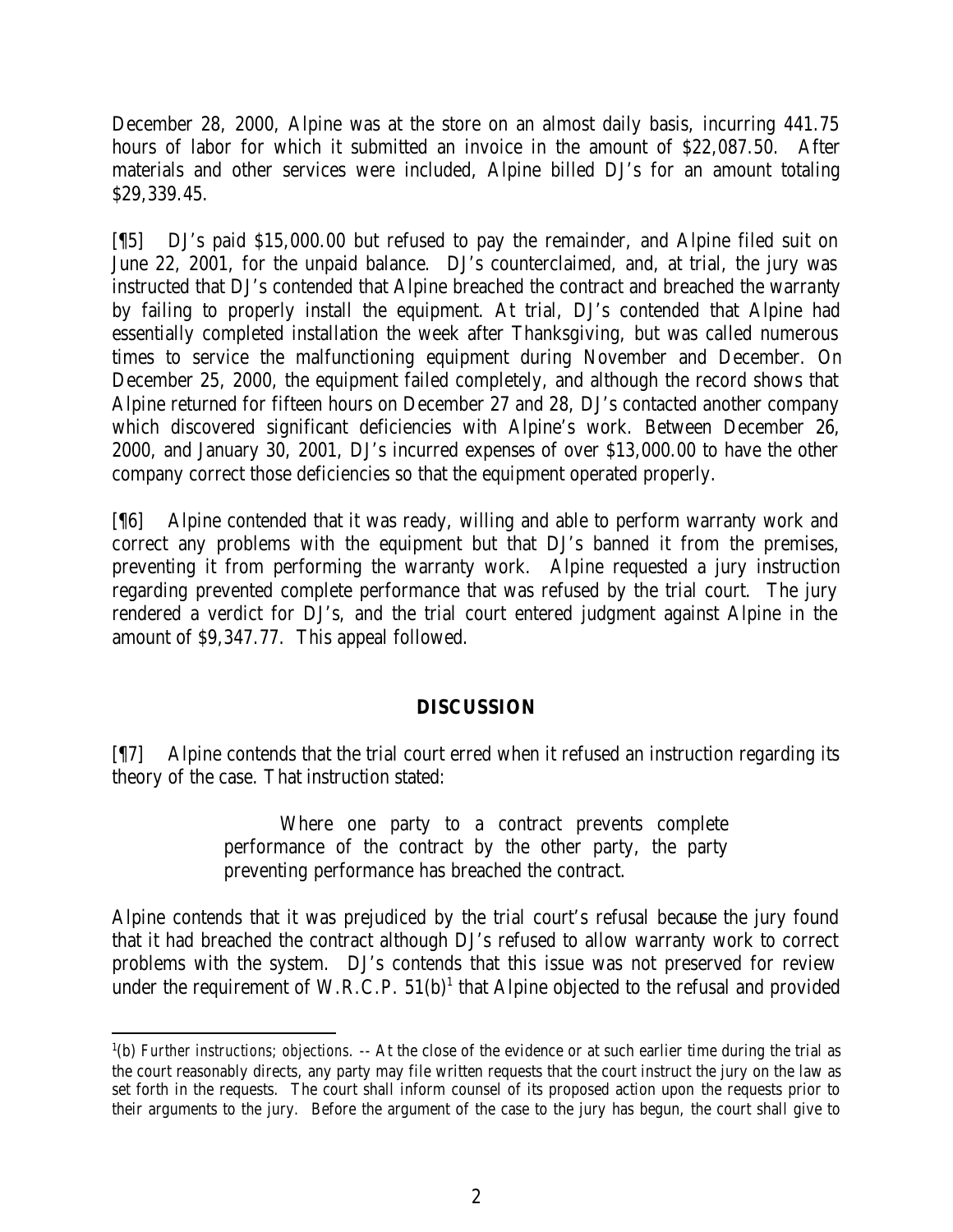the grounds for its objection. It further contends that the instruction was not supported by the evidence, and, therefore, its refusal was not prejudicial.

# *Standard of Review*

[¶8] "[A] party is entitled to have a jury instruction upon its theory of the case but only if such theory is supported by competent evidence and a proper request for the instruction is made." *Short v. Spring Creek Ranch, Inc.,* 731 P.2d 1195, 1199 (Wyo. 1987). The record does not indicate that Alpine objected to the trial court's refusal of the instruction; however, its contention that the refusal was prejudicial because it deprived Alpine of an instruction on its theory of the case requires that we apply our plain error standard of review.

[¶9] That standard requires (1) that the record reflects clear and unequivocally the fact complained of; (2) that the facts prove a transgression of a clear rule of law; and (3) that the error affects a substantial right that is materially prejudicial. *Triton Coal Co., Inc. v. Mobil Coal Producing, Inc.,* 800 P.2d 505, 511 (Wyo. 1990). The plain error doctrine is infrequently applied in our cases where a party has failed to object to a jury instruction. Id. Unless an instructional error can be said to have plainly caused a fundamental prejudice to the defendant's legal rights, we will not overturn a verdict on appeal unless the instruction was objected to during the trial and a proper instruction was offered in its place. *Id.* at 512 (citing *Gore v. State*, 627 P.2d 1384, 1388-89 (Wyo. 1981)).

[¶10] We review the propriety of jury instructions by reviewing all as a whole to see if they adequately and clearly advise the jury of the applicable law. *Sellers v. Dooley Oil Transport,* 2001 WY 44, ¶9, 22 P.3d 307, 309 (Wyo. 2001). The function of jury instructions is to give guidance regarding the applicable law. *Id. T*he trial court is not obligated to give an instruction offered by a party as long as the jury is adequately instructed on the law as it pertains to that case. *Id.* The trial court's ruling on an instruction must be prejudicial to constitute reversible error. Prejudice results when the instructions confused or misled the jury with respect to the proper principles of law. *Id.*

[¶11] In reviewing the evidence, we will assume the evidence in favor of the successful party is true, leave out of consideration entirely evidence of the unsuccessful party in conflict with it, and give to the evidence of the successful party every favorable inference which may fairly be drawn from it. *Moberly Asphalt Maintenance, Inc. v. Royal Associates, Ltd.,* 618 P.2d 1347, 1351 (Wyo. 1980).

the jury such instructions on the law as may be necessary and the same shall be in writing, numbered and signed by the judge, and shall be taken by the jury when it retires. No party may assign as error the giving or the failure to give an instruction unless that party objects thereto before the jury retires to consider its verdict, stating distinctly the matter objected to and the grounds of the objection. Opportunity shall be given to make the objection out of the hearing of the jury.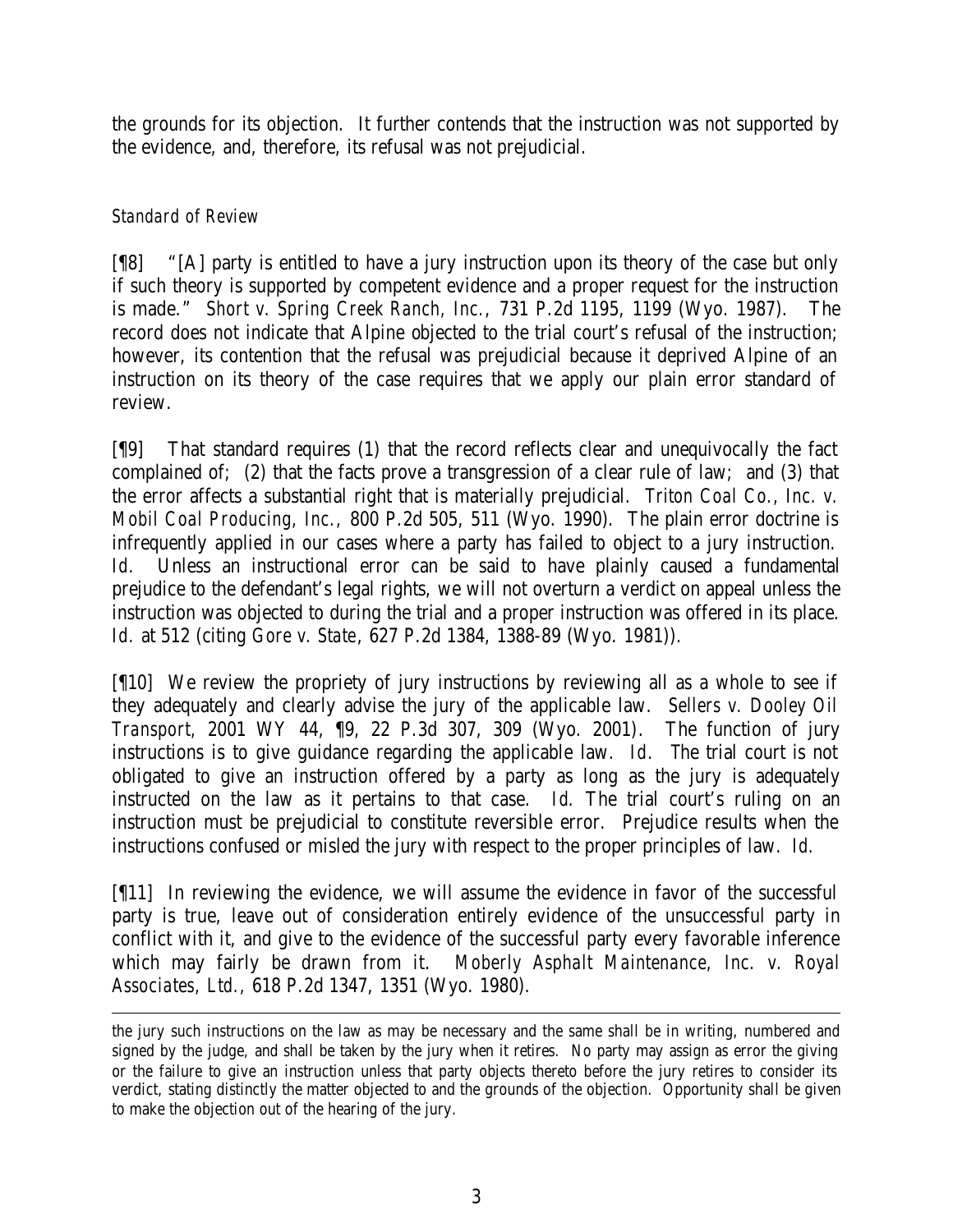# *Jury Instructions*

[¶12] Building and construction contracts contain a warranty either express or implied that the work will be sufficient for a certain purpose and will be performed in a skillful, careful, diligent, and workmanlike manner. *Matheson Drilling, Inc. v. Padova,* 5 P.3d 810, 812 (Wyo. 2000); *Arch Sellery, Inc. v. Simpson,* 360 P.2d 911, 912 (Wyo. 1961). The contract is not performed until the work accomplishes the agreed result. *Arch Sellery,*  360 P.2d at 912; *see also Kansas Turnpike Authority v. Abramson,* 275 F.2d 711, 713 (10th Cir. 1960) (where the principal object of the contract is to obtain a result, the builder is required to accomplish that purpose or result). Complete performance of a contract is proved by substantial performance that will exist even though there are minor defects that must be corrected at the expense of the contractor. *Pacific-Wyoming Oil Co. v. Carter Oil Co.,* 31 Wyo. 314, 328-29, 226 P. 193, 198 (1924); *Finley v. Pew,* 28 Wyo. 342, 361-62, 205 P. 310, 317 (1922).

[¶13] When a party prevents performance by the other party, the nonperformance is excused, and the party preventing performance is in breach of contract. *Chandler-Simpson, Inc. v. Gorrell,* 464 P.2d 849, 852 (Wyo. 1970); *Sturgeon v. Phifer,* 390 P.2d 727, 730 (Wyo. 1964); *Thatcher v. Darr,* 27 Wyo. 452, 479, 199 P. 938, 947 (1921); *see also* 9 Arthur L. Corbin, *Corbin on Contracts* § 947, at 722 (int. ed. 2002) (performance that was prevented or substantially hindered is a defense); 17B C.J.S. *Contracts* § 529, at 189 (1999). The excuse of nonperformance by prevention does not apply when the contractor's own performance is insufficient to achieve the contract's purpose. *See Sturgeon,* 390 P.2d at 729-30. Whether a party has prevented performance is a question of fact for the jury. *Chandler-Simpson*, 464 P.2d at 852.

[¶14] Alpine's owner testified that he considered the project complete at the end of November because the equipment was up and running. He acknowledged that Alpine continued to return in December; however, he contended the services provided were to finish tasks not critical to the functioning of the equipment. Because the December invoice did not provide a breakdown of charges, a revised invoice was sent on January 9, 2001. It showed that Alpine returned to DJ'S's numerous times between December 1 and December 28, 2000, and expended about 104 hours on the contract. The invoice stated that eleven hours of warranty work were performed after October 24, 2000, but did not specify on which dates the warranty work occurred. The only express terms of the warranty stated that Alpine's workmanship warranty extended for one year from the date of the invoice. Nothing in the record indicates any evidence of an agreement that Alpine would not be liable for defective workmanship if notice and an opportunity to correct the defects were not given by DJ's.

[¶15] Despite Alpine's completion of installation and performance of warranty work, testimony at trial indicated that the system experienced significant problems in November and December and failed on Christmas Day of 2000. Alpine was called but did not show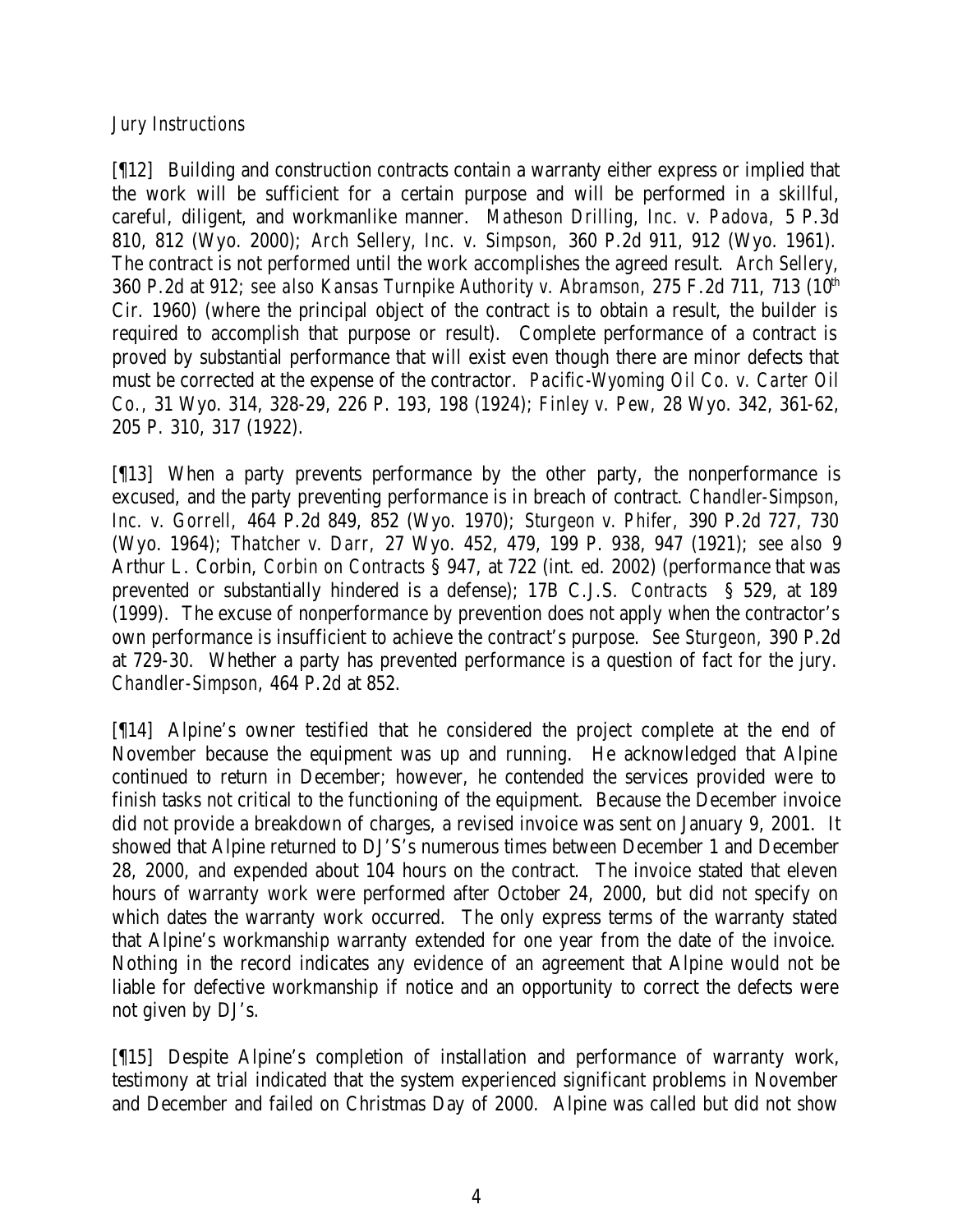up, and another contractor began working on the system on December 26, 2000, and continued to work on it until January 30, 2001. Alpine's invoice stated that fifteen hours of labor was provided on December 27 and 28. The second contractor testified that his work was to remedy Alpine's defective workmanship and provided detailed descriptions of many problems requiring correction. His invoice for work and parts to correct the defective workmanship totaled over \$13,000.00.

[¶16] This record shows that the jury had evidence that Alpine believed that it had completed its performance on the contract at least by early December when it submitted an invoice to DJ's. Despite this belief, the evidence indicates that Alpine continued to work on the system, that Alpine's owner believed that some of this work was for warranty purposes, that beginning December 26, another contractor began working on the system, and that Alpine returned on December 27 and 28 to work on the system. These facts show that Alpine was not prevented from any performance by DJ's. Without evidence to support giving an instruction about prevented performance, the trial court properly refused it.

[¶17] The evidence, however, did require instructions regarding defective workmanship. A cause of action for defective workmanship is available against a contractor either as breach of contract or negligence or both. *Cline v. Sawyer,* 600 P.2d 725, 732 (Wyo. 1979). The following instructions were provided to the jury:

### Warranty - In General

A warranty is defined as an affirmation of fact or promise by the seller of items possessing certain characteristics. A warranty may be made expressly and in so many words by the seller either in writing or orally or it may be implied by law from the circumstances of the contract.

# Breach of Warranty

In construction contracts, there is an implied warranty that the work will be performed in a skillful, careful, diligent and workmanlike manner.

# Measure of Damages - Warranty

If you find that Alpine Climate Control, Inc. breached the implied warranty, DJ's Inc. is permitted to recover those reasonably foreseeable damages that directly resulted from the breach – that is, such an amount as would place it in the condition it would have been in if Alpine Climate Control, Inc. had adequately installed the refrigeration equipment.